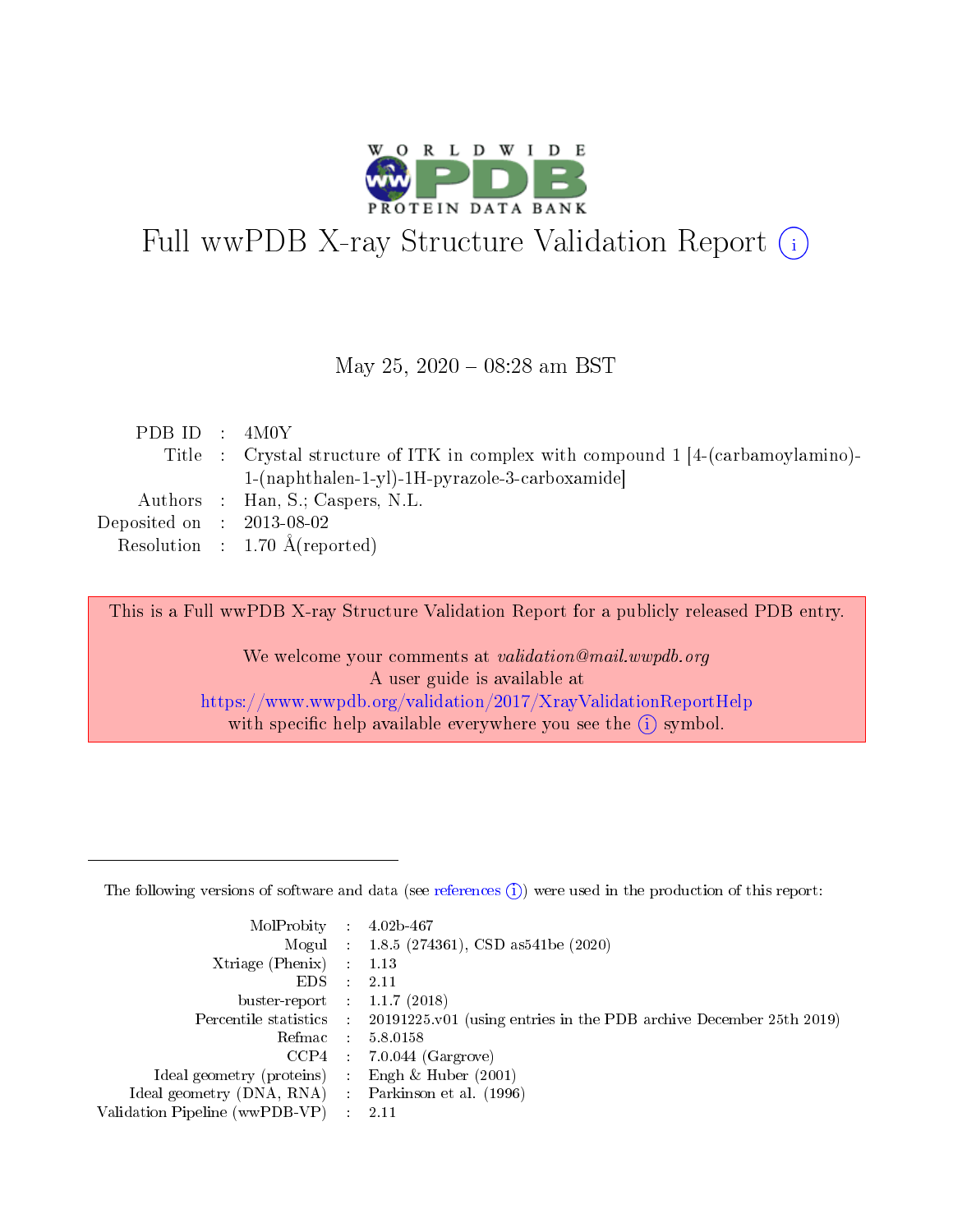# 1 [O](https://www.wwpdb.org/validation/2017/XrayValidationReportHelp#overall_quality)verall quality at a glance  $(i)$

The following experimental techniques were used to determine the structure: X-RAY DIFFRACTION

The reported resolution of this entry is 1.70 Å.

Percentile scores (ranging between 0-100) for global validation metrics of the entry are shown in the following graphic. The table shows the number of entries on which the scores are based.



| Metric                | Whole archive<br>$(\#\mathrm{Entries})$ | Similar resolution<br>$(\#\text{Entries}, \text{resolution range}(\text{\AA}))$ |
|-----------------------|-----------------------------------------|---------------------------------------------------------------------------------|
| $R_{free}$            | 130704                                  | $4298(1.70-1.70)$                                                               |
| Clashscore            | 141614                                  | $4695(1.70-1.70)$                                                               |
| Ramachandran outliers | 138981                                  | $\overline{4610(1.70-1.70)}$                                                    |
| Sidechain outliers    | 138945                                  | $4610(1.70-1.70)$                                                               |
| RSRZ outliers         | 127900                                  | $4222(1.70-1.70)$                                                               |

The table below summarises the geometric issues observed across the polymeric chains and their fit to the electron density. The red, orange, yellow and green segments on the lower bar indicate the fraction of residues that contain outliers for  $>=3, 2, 1$  and 0 types of geometric quality criteria respectively. A grey segment represents the fraction of residues that are not modelled. The numeric value for each fraction is indicated below the corresponding segment, with a dot representing fractions  $\epsilon=5\%$  The upper red bar (where present) indicates the fraction of residues that have poor fit to the electron density. The numeric value is given above the bar.

| Mol | $\sim$ $\sim$<br>hain | Length | Quality of chain |
|-----|-----------------------|--------|------------------|
| л.  | . .                   | 269    | 4%<br>96%<br>. . |

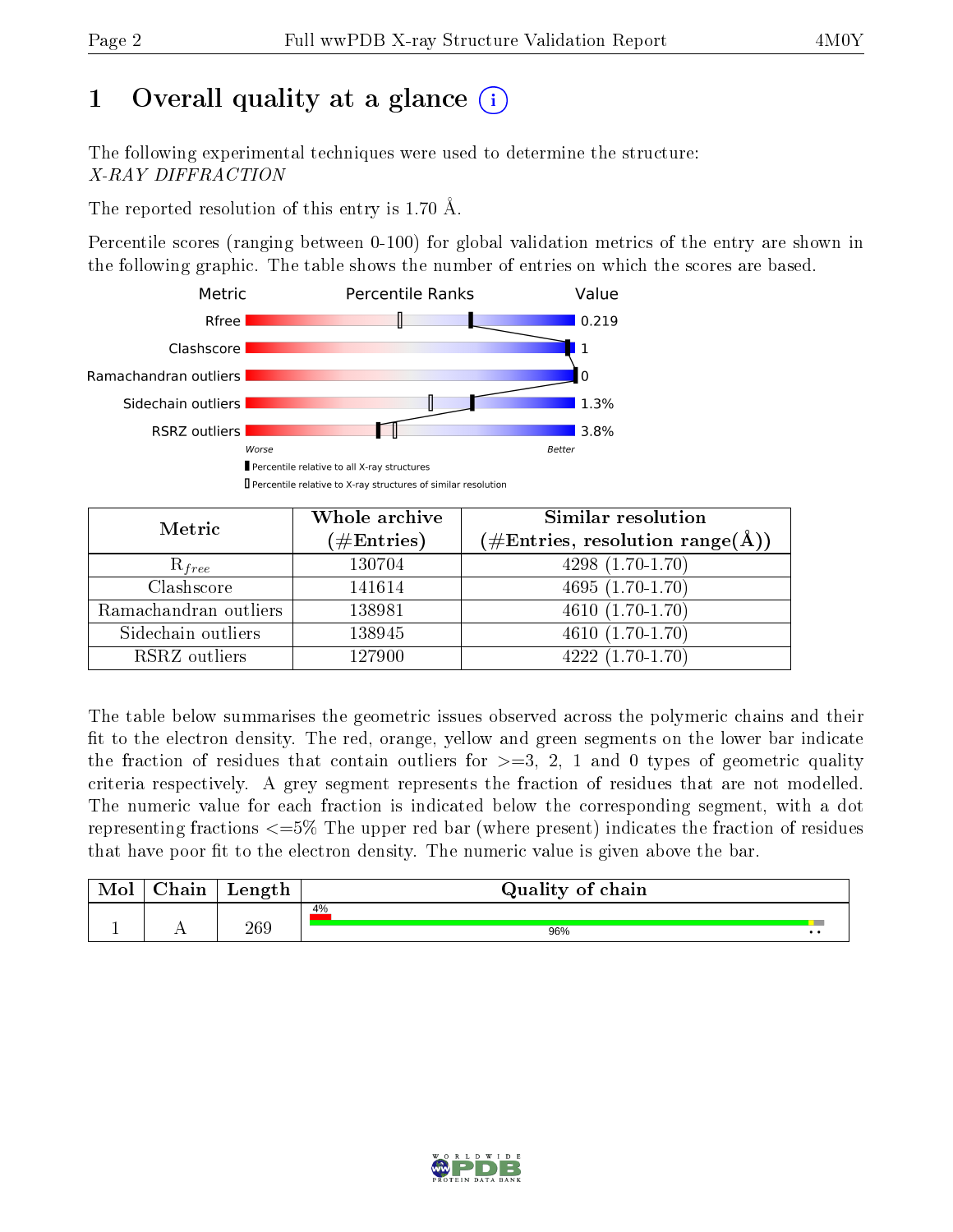# 2 Entry composition (i)

There are 3 unique types of molecules in this entry. The entry contains 2325 atoms, of which 0 are hydrogens and 0 are deuteriums.

In the tables below, the ZeroOcc column contains the number of atoms modelled with zero occupancy, the AltConf column contains the number of residues with at least one atom in alternate conformation and the Trace column contains the number of residues modelled with at most 2 atoms.

• Molecule 1 is a protein called Tyrosine-protein kinase ITK/TSK.

| Mol | Chain | Residues | $\rm{Atoms}$  |      |     |     | ZeroOcc | $\mid$ AltConf $\mid$ Trace |  |  |
|-----|-------|----------|---------------|------|-----|-----|---------|-----------------------------|--|--|
|     |       | 263      | Totar<br>2119 | 1354 | 352 | 395 | 18      |                             |  |  |

There are 3 discrepancies between the modelled and reference sequences:

| Chain |     | Residue   Modelled   Actual |      | Comment        | Reference       |
|-------|-----|-----------------------------|------|----------------|-----------------|
|       | 352 | GLY                         |      | EXPRESSION TAG | UNP $Q08881$    |
|       | 353 | SER.                        |      | EXPRESSION TAG | UNP 008881      |
|       | 596 | ΑRG                         | LYS. | CONFLICT -     | Q08881<br>IN P. |

 Molecule 2 is 4-(carbamoylamino)-1-(naphthalen-1-yl)-1H-pyrazole-3-carboxamide (three-letter code: M0Y) (formula:  $C_{15}H_{13}N_5O_2$ ).



|  | $\overline{\text{Mol}}$ Chain   Residues $\overline{\ }$ | Atoms       |     |  |  | $\rm ZeroOcc \mid AltConf$ |
|--|----------------------------------------------------------|-------------|-----|--|--|----------------------------|
|  |                                                          | Total C N O | 155 |  |  |                            |

Continued on next page...

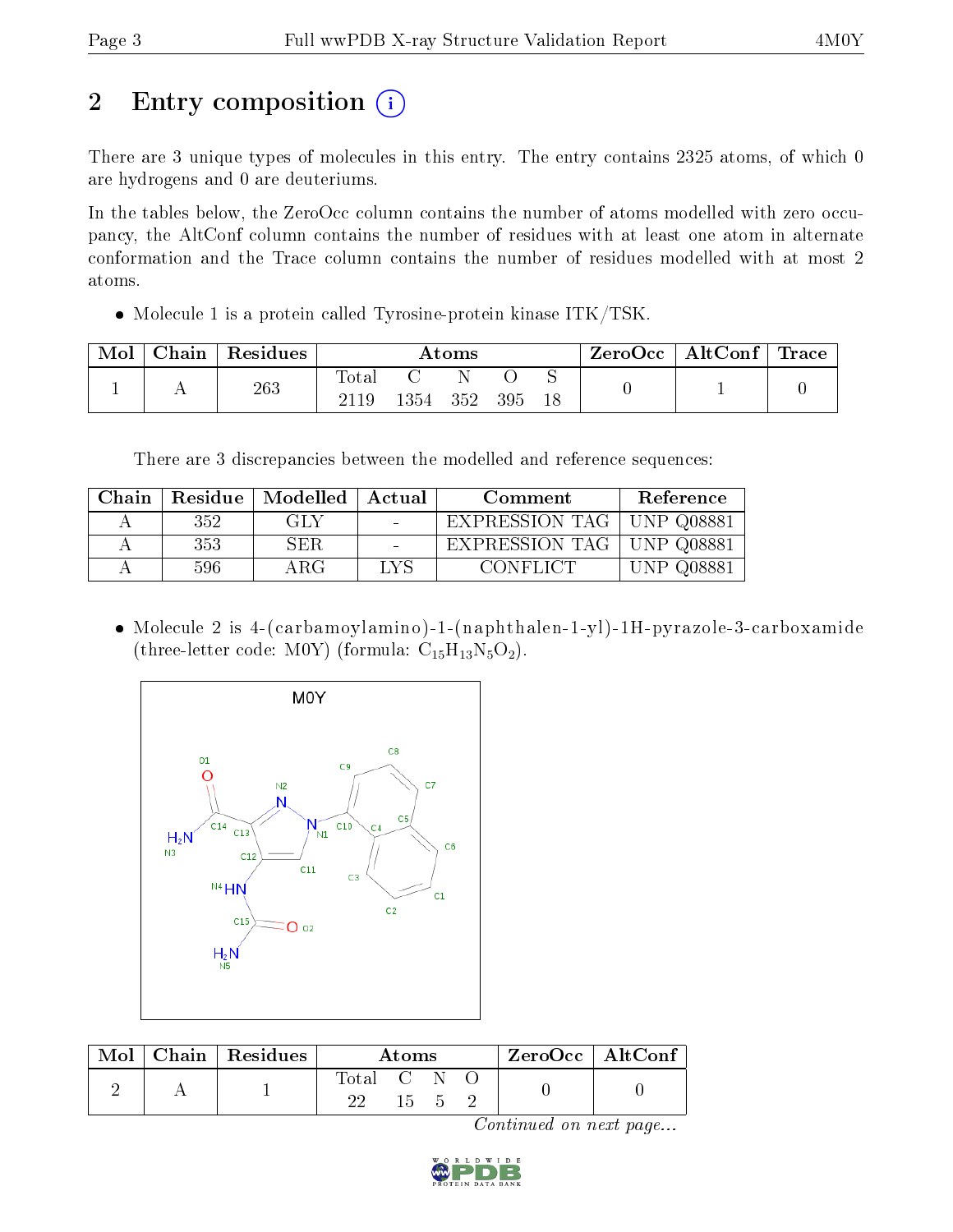Continued from previous page...

|  | $\mid$ Mol $\mid$ Chain $\mid$ Residues | Atoms           |  |  |  | $ZeroOcc \mid AltConf$ |  |
|--|-----------------------------------------|-----------------|--|--|--|------------------------|--|
|  |                                         | Total C N<br>າາ |  |  |  |                        |  |
|  |                                         |                 |  |  |  |                        |  |

• Molecule 3 is water.

|  | $Mol$   Chain   Residues | Atoms               | ZeroOcc   AltConf |  |
|--|--------------------------|---------------------|-------------------|--|
|  | 162                      | Total<br>162<br>162 |                   |  |

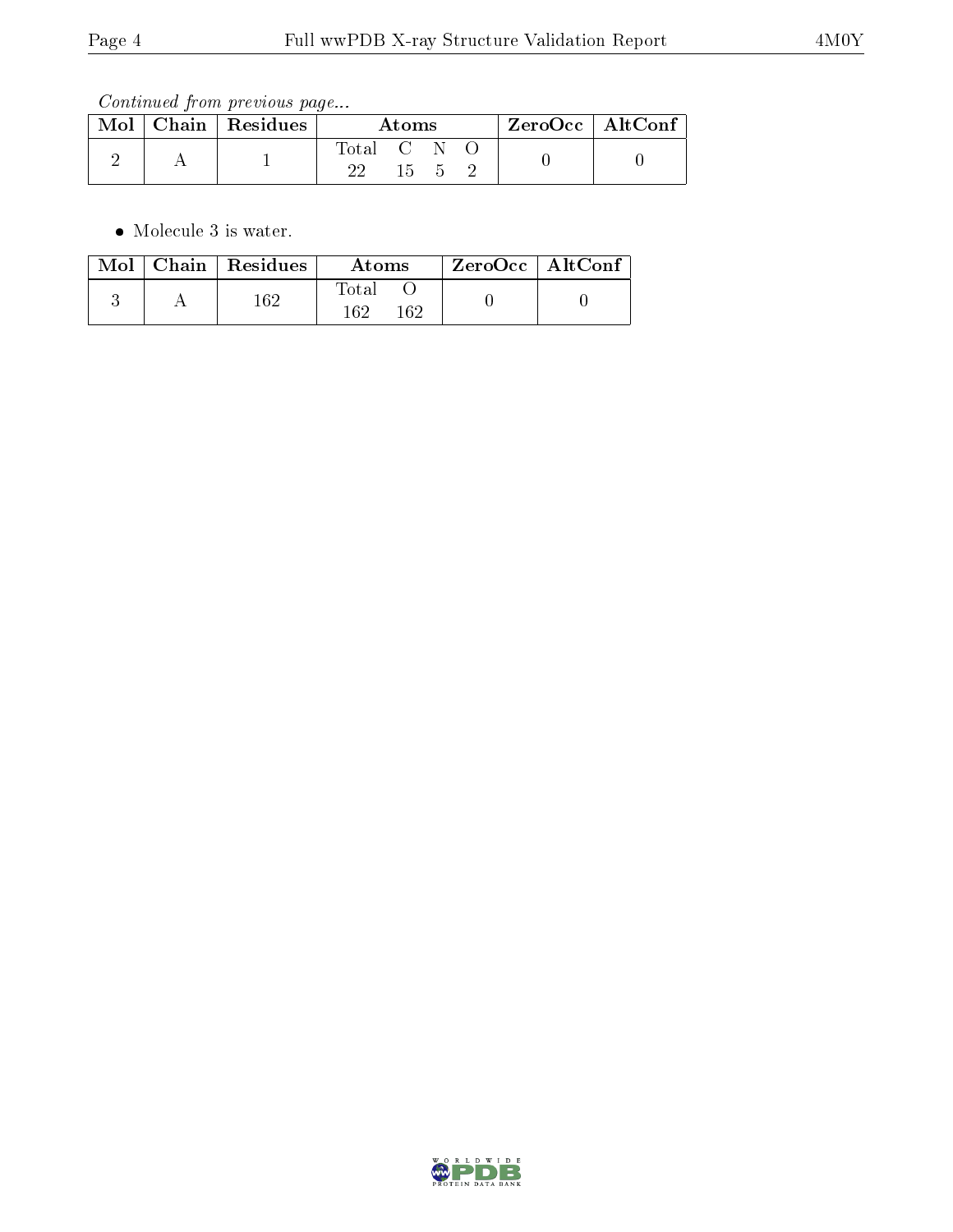## 3 Residue-property plots  $(i)$

These plots are drawn for all protein, RNA and DNA chains in the entry. The first graphic for a chain summarises the proportions of the various outlier classes displayed in the second graphic. The second graphic shows the sequence view annotated by issues in geometry and electron density. Residues are color-coded according to the number of geometric quality criteria for which they contain at least one outlier: green  $= 0$ , yellow  $= 1$ , orange  $= 2$  and red  $= 3$  or more. A red dot above a residue indicates a poor fit to the electron density (RSRZ  $> 2$ ). Stretches of 2 or more consecutive residues without any outlier are shown as a green connector. Residues present in the sample, but not in the model, are shown in grey.

• Molecule 1: Tyrosine-protein kinase ITK/TSK



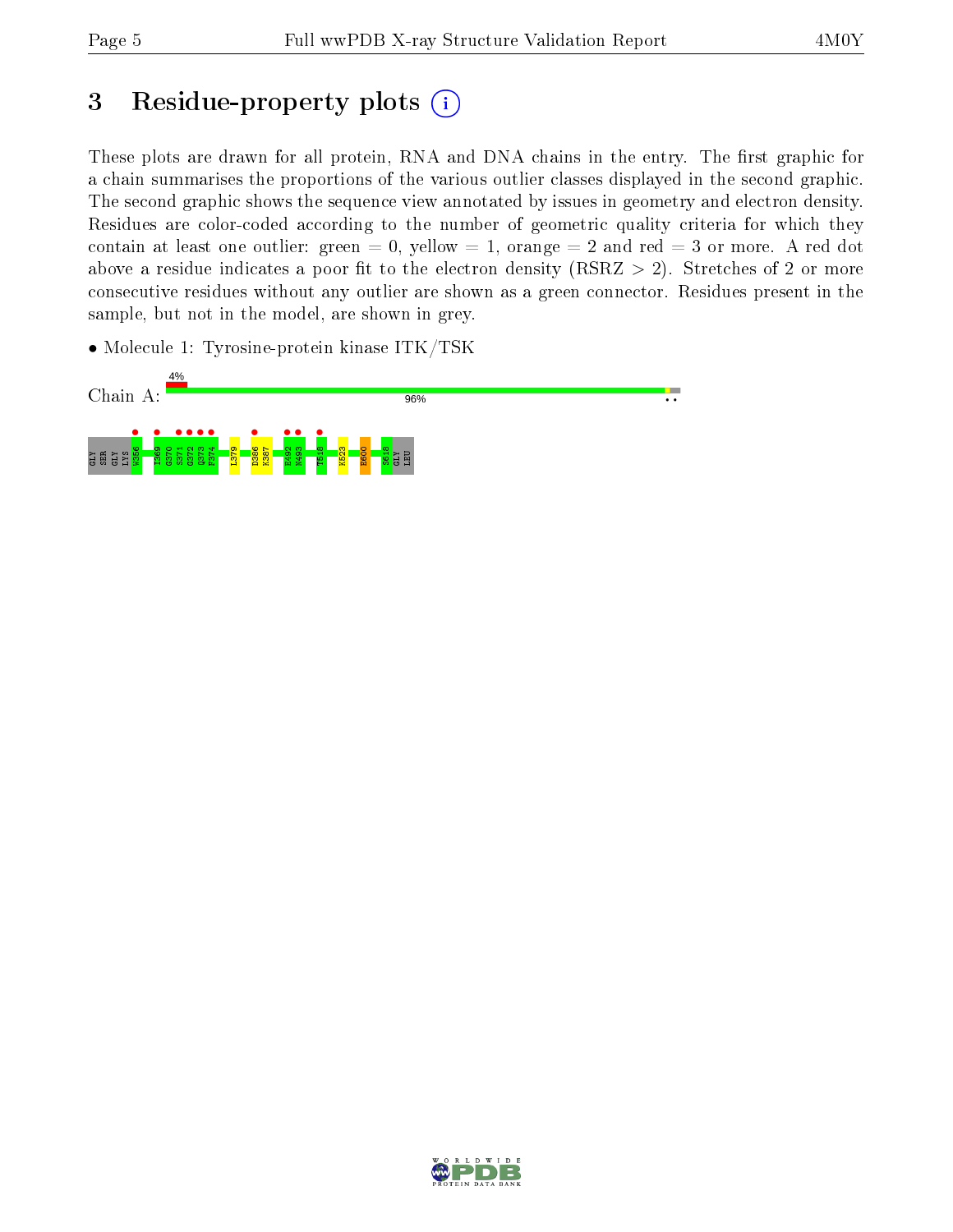## 4 Data and refinement statistics  $(i)$

| Property                                                         | Value                                             | Source     |
|------------------------------------------------------------------|---------------------------------------------------|------------|
| Space group                                                      | P 1 21 1                                          | Depositor  |
| Cell constants                                                   | $41.08\rm\AA$<br>69.08Å<br>$49.95\text{\AA}$      | Depositor  |
| a, b, c, $\alpha$ , $\beta$ , $\gamma$                           | $90.00^{\circ}$ $106.59^{\circ}$<br>$90.00^\circ$ |            |
| Resolution $(A)$                                                 | $39.35 - 1.70$                                    | Depositor  |
|                                                                  | $39.35 - 1.70$                                    | <b>EDS</b> |
| % Data completeness                                              | $97.9(39.35-1.70)$                                | Depositor  |
| (in resolution range)                                            | $97.9(39.35-1.70)$                                | <b>EDS</b> |
| $R_{merge}$                                                      | (Not available)                                   | Depositor  |
| $\mathrm{R}_{sym}$                                               | (Not available)                                   | Depositor  |
| $\langle I/\sigma(I) \rangle^{-1}$                               | $2.37$ (at 1.70Å)                                 | Xtriage    |
| Refinement program                                               | <b>BUSTER 2.11.2</b>                              | Depositor  |
| $R, R_{free}$                                                    | 0.190, 0.217                                      | Depositor  |
|                                                                  | 0.189,<br>0.219                                   | DCC        |
| $\mathcal{R}_{free}$ test set                                    | $1472$ reflections $(5.10\%)$                     | wwPDB-VP   |
| Wilson B-factor $(A^2)$                                          | 16.5                                              | Xtriage    |
| Anisotropy                                                       | 0.634                                             | Xtriage    |
| Bulk solvent $k_{sol}(\text{e}/\text{A}^3), B_{sol}(\text{A}^2)$ | $0.38$ , 55.8                                     | <b>EDS</b> |
| L-test for twinning <sup>2</sup>                                 | $< L >$ = 0.49, $< L^2 >$ = 0.32                  | Xtriage    |
| Estimated twinning fraction                                      | No twinning to report.                            | Xtriage    |
| $F_o, F_c$ correlation                                           | 0.95                                              | <b>EDS</b> |
| Total number of atoms                                            | 2325                                              | wwPDB-VP   |
| Average B, all atoms $(A^2)$                                     | 23.0                                              | wwPDB-VP   |

Xtriage's analysis on translational NCS is as follows: The largest off-origin peak in the Patterson function is  $8.49\%$  of the height of the origin peak. No significant pseudotranslation is detected.

<sup>&</sup>lt;sup>2</sup>Theoretical values of  $\langle |L| \rangle$ ,  $\langle L^2 \rangle$  for acentric reflections are 0.5, 0.333 respectively for untwinned datasets, and 0.375, 0.2 for perfectly twinned datasets.



<span id="page-5-1"></span><span id="page-5-0"></span><sup>1</sup> Intensities estimated from amplitudes.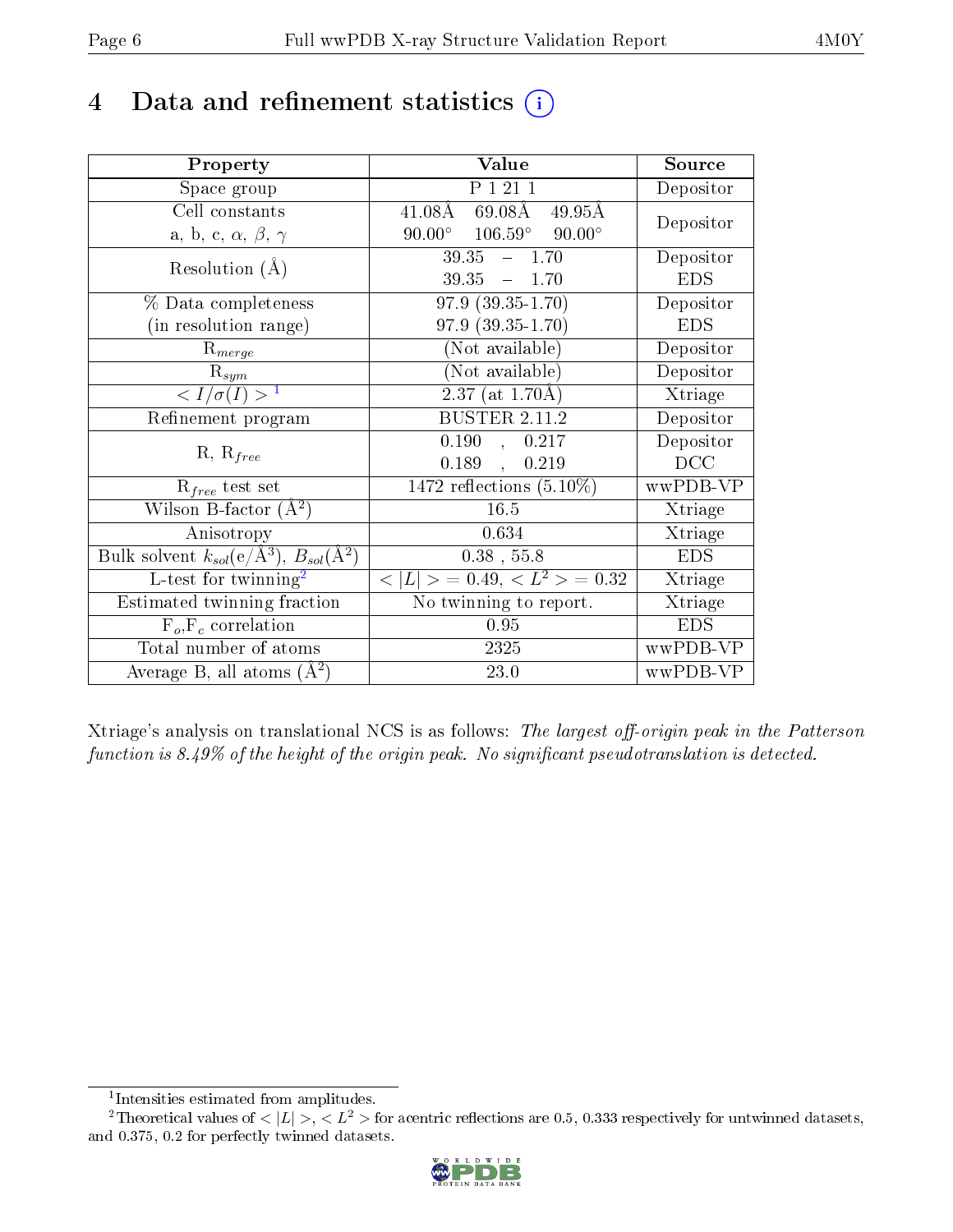# 5 Model quality  $(i)$

### 5.1 Standard geometry (i)

Bond lengths and bond angles in the following residue types are not validated in this section: M0Y

The Z score for a bond length (or angle) is the number of standard deviations the observed value is removed from the expected value. A bond length (or angle) with  $|Z| > 5$  is considered an outlier worth inspection. RMSZ is the root-mean-square of all Z scores of the bond lengths (or angles).

| $Mol$   Chain |      | Bond lengths                    | Bond angles |                        |  |
|---------------|------|---------------------------------|-------------|------------------------|--|
|               |      | RMSZ $ #Z  > 5$ RMSZ $ #Z  > 5$ |             |                        |  |
|               | 0.51 | 0/2172                          | 0.59        | $\left  0/2936\right $ |  |

There are no bond length outliers.

There are no bond angle outliers.

There are no chirality outliers.

There are no planarity outliers.

### 5.2 Too-close contacts  $(i)$

In the following table, the Non-H and H(model) columns list the number of non-hydrogen atoms and hydrogen atoms in the chain respectively. The H(added) column lists the number of hydrogen atoms added and optimized by MolProbity. The Clashes column lists the number of clashes within the asymmetric unit, whereas Symm-Clashes lists symmetry related clashes.

| Mol |      |      | Chain   Non-H   H(model)   H(added)   Clashes   Symm-Clashes |
|-----|------|------|--------------------------------------------------------------|
|     | 2119 | 2068 |                                                              |
|     |      |      |                                                              |
|     | 169  |      |                                                              |
|     | 2325 |      |                                                              |

The all-atom clashscore is defined as the number of clashes found per 1000 atoms (including hydrogen atoms). The all-atom clashscore for this structure is 1.

All (3) close contacts within the same asymmetric unit are listed below, sorted by their clash magnitude.

| Atom-1                | Atom-2                    |       | Clash<br>overlap $(A)$ |  |
|-----------------------|---------------------------|-------|------------------------|--|
| 1: A: 379: LETI: HDI1 | $^+$ 1:A:387:LYS:HD3 $^+$ | 1.85. | I).59                  |  |

Continued on next page...

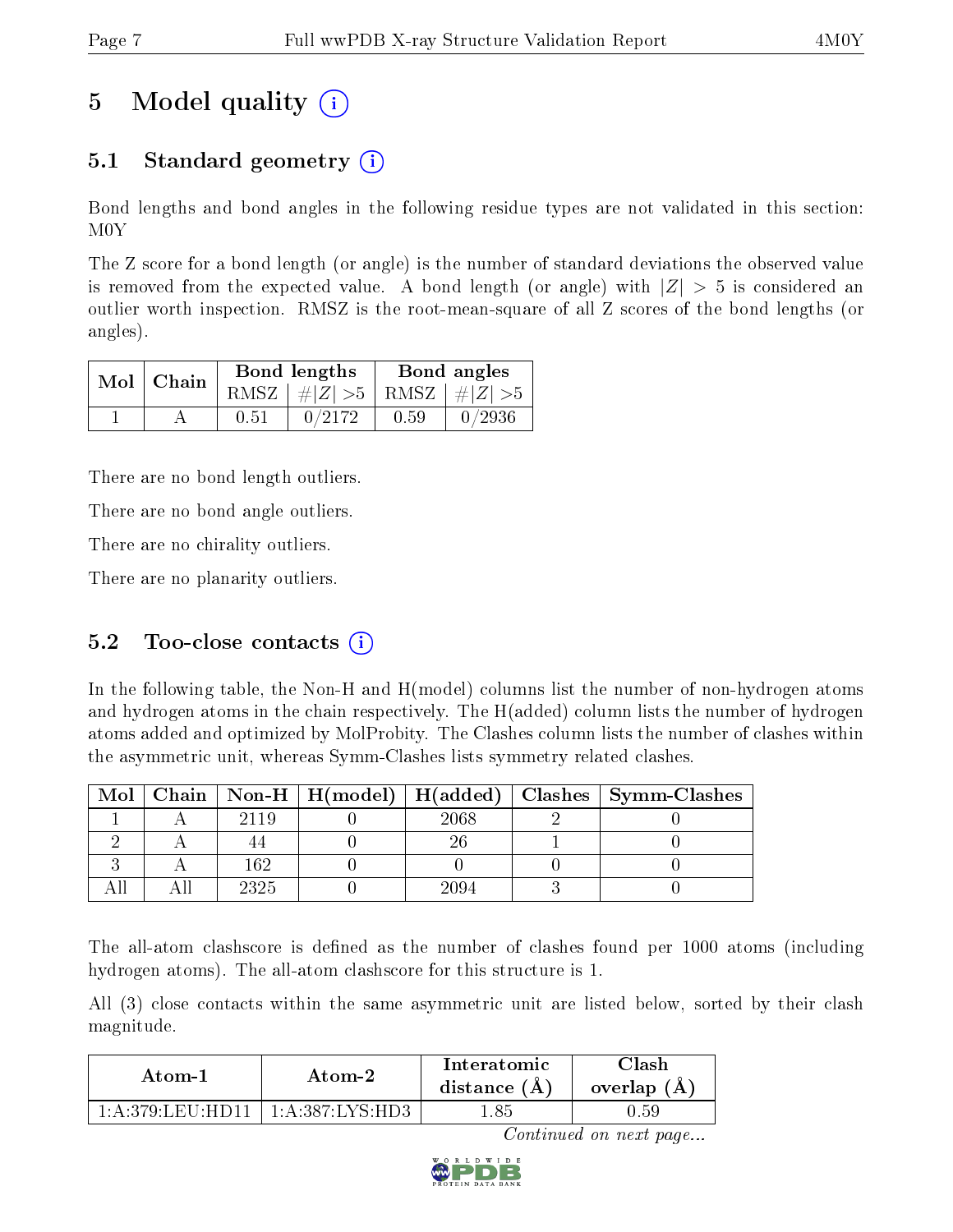| Atom-1             | $\boldsymbol{\mathrm{Atom}\text{-}2}$ | Interatomic<br>distance $(\AA)$ | Clash<br>overlap $(\AA)$ |  |
|--------------------|---------------------------------------|---------------------------------|--------------------------|--|
| 1: A:600: GLU: H   | 1: A:600: GLU:CD                      | 2.24                            | N 42                     |  |
| 2: A:701: MOY: C11 | 2:A:701:M0Y:H3                        | 2.51                            | 141                      |  |

Continued from previous page...

There are no symmetry-related clashes.

#### 5.3 Torsion angles  $(i)$

#### 5.3.1 Protein backbone  $(i)$

In the following table, the Percentiles column shows the percent Ramachandran outliers of the chain as a percentile score with respect to all X-ray entries followed by that with respect to entries of similar resolution.

The Analysed column shows the number of residues for which the backbone conformation was analysed, and the total number of residues.

| Mol   Chain | Analysed                                | Favoured   Allowed   Outliers   Percentiles |  |                         |
|-------------|-----------------------------------------|---------------------------------------------|--|-------------------------|
|             | $262/269$ (97\%)   259 (99\%)   3 (1\%) |                                             |  | $\vert$ 100 100 $\vert$ |

There are no Ramachandran outliers to report.

#### 5.3.2 Protein sidechains  $\left( \mathbf{i} \right)$

In the following table, the Percentiles column shows the percent sidechain outliers of the chain as a percentile score with respect to all X-ray entries followed by that with respect to entries of similar resolution.

The Analysed column shows the number of residues for which the sidechain conformation was analysed, and the total number of residues.

| Mol   Chain | Analysed                                |  | Rotameric   Outliers   Percentiles |  |
|-------------|-----------------------------------------|--|------------------------------------|--|
|             | $233/235 (99\%)$   230 (99\%)   3 (1\%) |  | <b>69</b><br>56                    |  |

All (3) residues with a non-rotameric sidechain are listed below:

| Mol | Chain | Res  | Type  |
|-----|-------|------|-------|
|     |       | 386  |       |
|     |       | 523  | +,Y≌  |
|     |       | 30 C | -21 - |

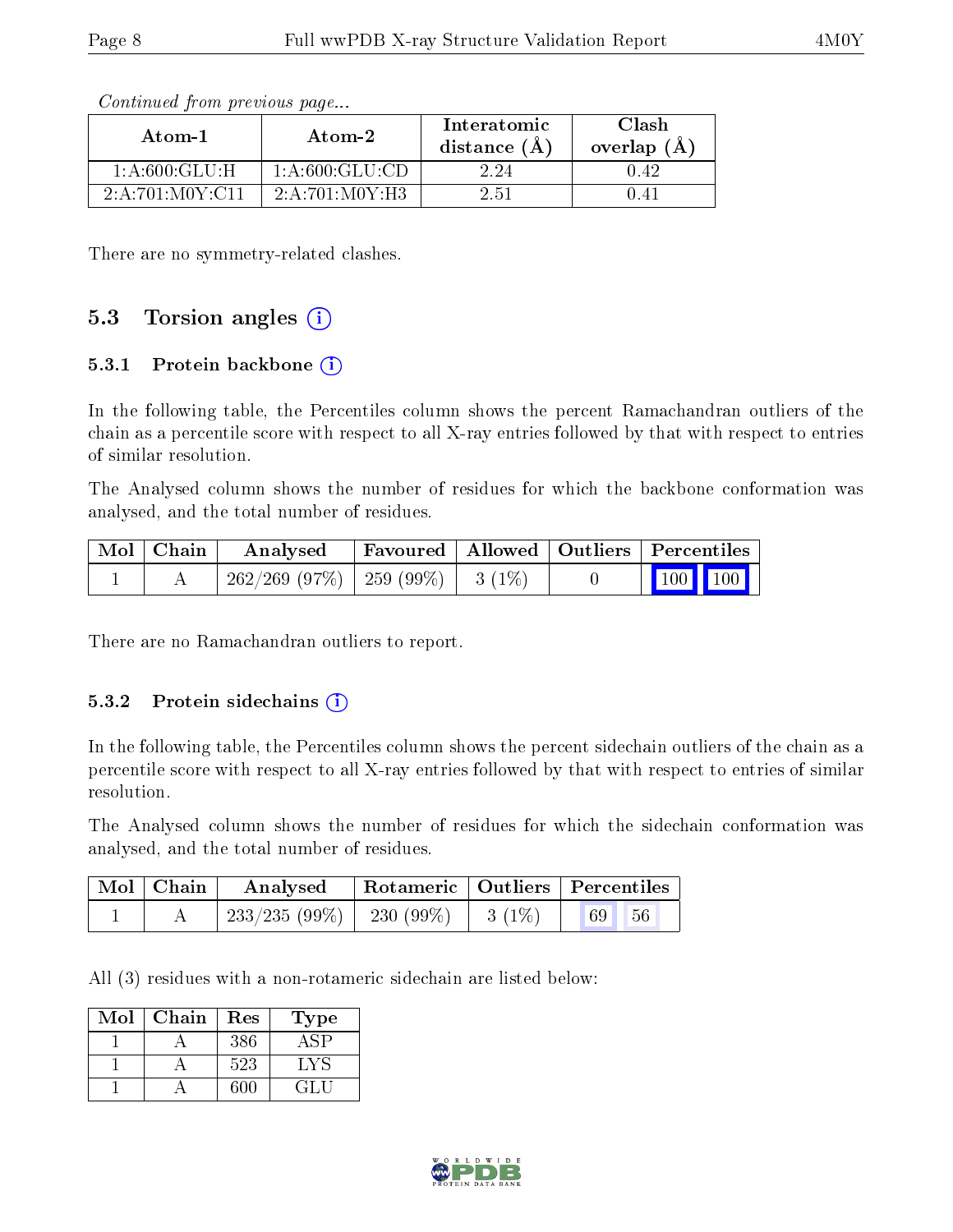Some sidechains can be flipped to improve hydrogen bonding and reduce clashes. There are no such sidechains identified.

#### 5.3.3 RNA  $(i)$

There are no RNA molecules in this entry.

#### 5.4 Non-standard residues in protein, DNA, RNA chains (i)

There are no non-standard protein/DNA/RNA residues in this entry.

#### 5.5 Carbohydrates  $(i)$

There are no carbohydrates in this entry.

### 5.6 Ligand geometry  $(i)$

2 ligands are modelled in this entry.

In the following table, the Counts columns list the number of bonds (or angles) for which Mogul statistics could be retrieved, the number of bonds (or angles) that are observed in the model and the number of bonds (or angles) that are dened in the Chemical Component Dictionary. The Link column lists molecule types, if any, to which the group is linked. The Z score for a bond length (or angle) is the number of standard deviations the observed value is removed from the expected value. A bond length (or angle) with  $|Z| > 2$  is considered an outlier worth inspection. RMSZ is the root-mean-square of all Z scores of the bond lengths (or angles).

| Mol |               |                                   |     | $\mathbf{Link}$ |            | Bond lengths |             |          | Bond angles |             |
|-----|---------------|-----------------------------------|-----|-----------------|------------|--------------|-------------|----------|-------------|-------------|
|     | $\mid$ Type   | $\vert$ Chain $\vert$ Res $\vert$ |     |                 | Counts     | RMSZ         | # $ Z  > 2$ | Counts   | RMSZ        | $\# Z  > 2$ |
|     | M0Y           |                                   | 702 |                 | 21, 24, 24 | 1.91         | 8(38%)      | 26,34,34 | 1.63        | $3(11\%)$   |
|     | $_{\rm{M0Y}}$ |                                   | 701 |                 | 21,24,24   | 2.05         | (4 (19%)    | 26,34,34 | 1.38        | (15%)       |

In the following table, the Chirals column lists the number of chiral outliers, the number of chiral centers analysed, the number of these observed in the model and the number defined in the Chemical Component Dictionary. Similar counts are reported in the Torsion and Rings columns. '-' means no outliers of that kind were identified.

|     |     |        | Mol   Type   Chain   Res   Link   Chirals | <b>Torsions</b>         | Rings |
|-----|-----|--------|-------------------------------------------|-------------------------|-------|
| M0Y | 702 | $\sim$ |                                           | $0/6/12/12$   $0/3/3/3$ |       |
| M0Y | 701 | $\sim$ |                                           | $1/6/12/12$   0/3/3/3   |       |

All (12) bond length outliers are listed below:

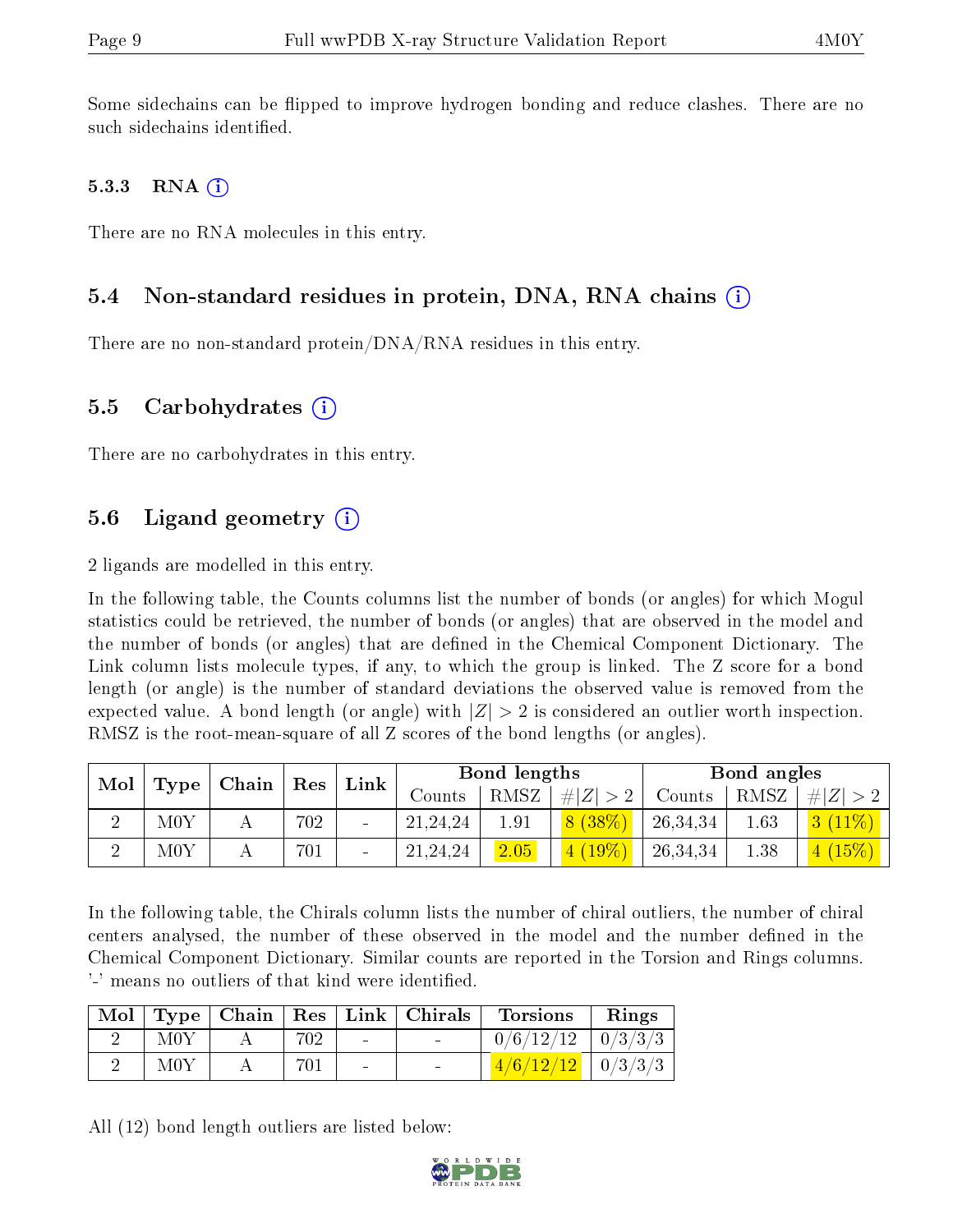| Mol            | Chain | Res | <b>Type</b>   | Atoms     | Z       | Observed $(A)$ | Ideal(A) |
|----------------|-------|-----|---------------|-----------|---------|----------------|----------|
| $\overline{2}$ | А     | 701 | $_{\rm{M0Y}}$ | $C15-N4$  | 6.17    | 1.44           | 1.36     |
| $\overline{2}$ | А     | 701 | M0Y           | $C14-N3$  | 4.21    | 1.41           | 1.33     |
| $\overline{2}$ | А     | 702 | M0Y           | $C15-N4$  | 3.91    | 1.41           | 1.36     |
| $\overline{2}$ | А     | 702 | $_{\rm{M0Y}}$ | $C13-N2$  | 3.10    | 1.37           | 1.35     |
| $\overline{2}$ | А     | 702 | M0Y           | $C15-N5$  | 2.98    | 1.40           | 1.33     |
| 2              | А     | 702 | M0Y           | $C11-C12$ | 2.60    | 1.41           | 1.38     |
| $\overline{2}$ | A     | 702 | M0Y           | $C8-C9$   | 2.59    | 1.44           | 1.38     |
| $\overline{2}$ | А     | 702 | M0Y           | $C2-C1$   | 2.56    | 1.44           | 1.38     |
| $\overline{2}$ | А     | 701 | M0Y           | $C15-N5$  | 2.55    | 1.39           | 1.33     |
| $\overline{2}$ | А     | 701 | $_{\rm{M0Y}}$ | $N2-N1$   | $-2.51$ | 1.34           | 1.39     |
| $\overline{2}$ | А     | 702 | M0Y           | $C14-N3$  | 2.51    | 1.37           | 1.33     |
| $\overline{2}$ | А     | 702 | M0Y           | $N2-N1$   | $-2.16$ | 1.35           | 1.39     |

All (7) bond angle outliers are listed below:

| Mol                         | Chain | Res | Type | Atoms                                            | Z       | Observed $(°)$ | Ideal $(°)$ |
|-----------------------------|-------|-----|------|--------------------------------------------------|---------|----------------|-------------|
| 2                           | А     | 702 | M0Y  | $C10-N1-N2$                                      | 6.03    | 123.26         | 118.89      |
| 2                           | А     | 701 | M0Y  | $C10-N1-N2$                                      | 4.45    | 122.11         | 118.89      |
| $\overline{2}$              | А     | 701 | M0Y  | C <sub>13</sub> -C <sub>14</sub> -N <sub>3</sub> | 2.83    | 120.22         | 115.75      |
| 2                           | А     | 701 | M0Y  | O <sub>2</sub> -C <sub>15</sub> -N <sub>4</sub>  | 2.54    | 125.14         | 122.36      |
| $\mathcal{D}_{\mathcal{A}}$ |       | 702 | M0Y  | O <sub>2</sub> -C <sub>15</sub> -N <sub>4</sub>  | 2.38    | 124.97         | 122.36      |
| 2                           | А     | 701 | M0Y  | O2-C15-N5                                        | $-2.11$ | 119.59         | 123.22      |
| 2                           | А     | 702 | M0Y  | C13-C14-N3                                       | 2.01    | 118.92         | 115.75      |

There are no chirality outliers.

All (4) torsion outliers are listed below:

| Mol      | Chain | Res | Type | Atoms           |
|----------|-------|-----|------|-----------------|
| 9        |       | 701 | M0Y  | $C4-C10-N1-N2$  |
| 9        |       | 701 | M0Y  | $C9-C10-N1-C11$ |
| -9       |       | 701 | M0Y  | $C4-C10-N1-C11$ |
| $\Omega$ |       | 701 | M0Y  | $C9-C10-N1-N2$  |

There are no ring outliers.

1 monomer is involved in 1 short contact:

|  |       | Mol   Chain   Res   Type   Clashes   Symm-Clashes |
|--|-------|---------------------------------------------------|
|  | -M0 Y |                                                   |

The following is a two-dimensional graphical depiction of Mogul quality analysis of bond lengths, bond angles, torsion angles, and ring geometry for all instances of the Ligand of Interest. In addition, ligands with molecular weight  $> 250$  and outliers as shown on the validation Tables will

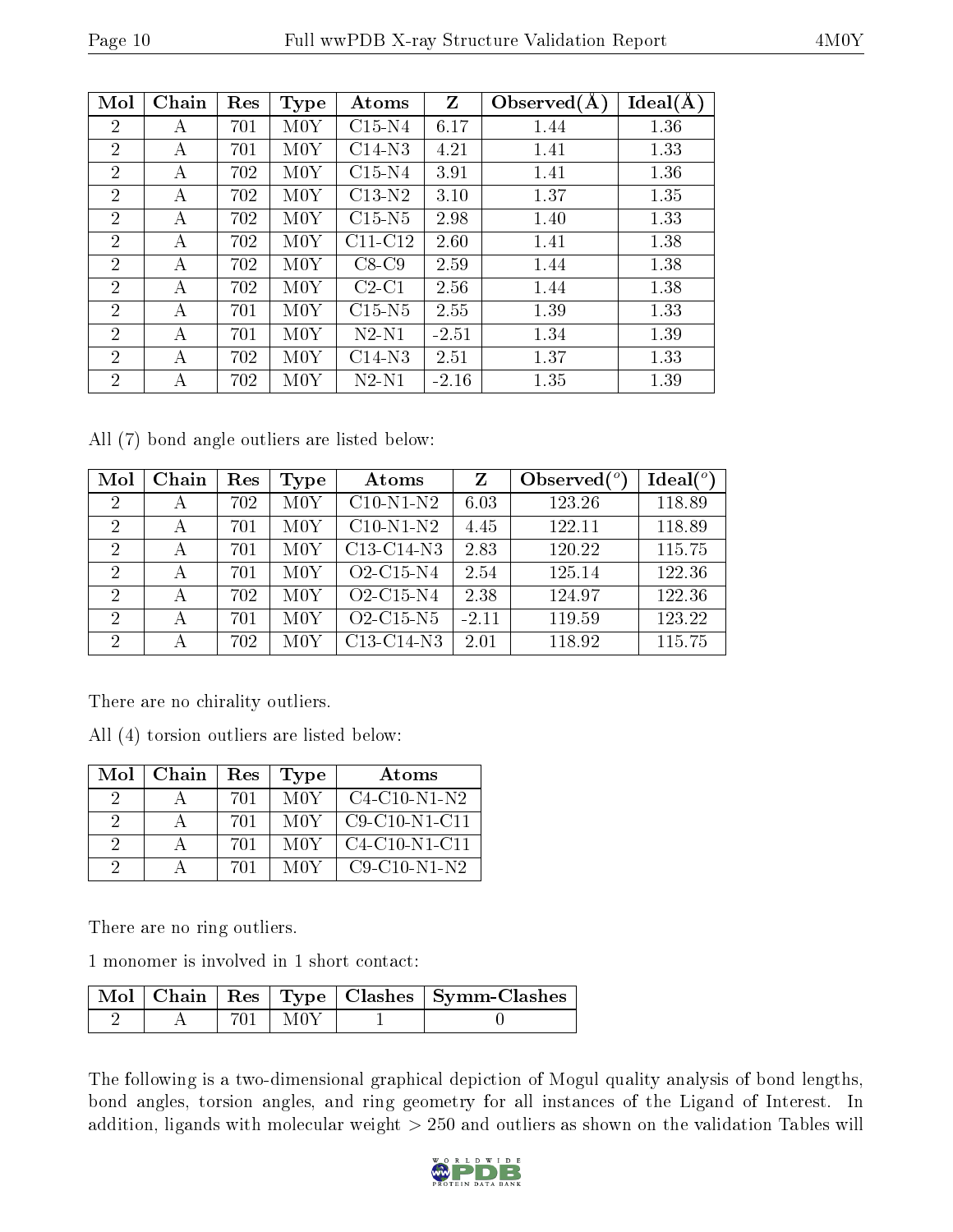also be included. For torsion angles, if less then 5% of the Mogul distribution of torsion angles is within 10 degrees of the torsion angle in question, then that torsion angle is considered an outlier. Any bond that is central to one or more torsion angles identified as an outlier by Mogul will be highlighted in the graph. For rings, the root-mean-square deviation (RMSD) between the ring in question and similar rings identified by Mogul is calculated over all ring torsion angles. If the average RMSD is greater than 60 degrees and the minimal RMSD between the ring in question and any Mogul-identified rings is also greater than 60 degrees, then that ring is considered an outlier. The outliers are highlighted in purple. The color gray indicates Mogul did not find sufficient equivalents in the CSD to analyse the geometry.



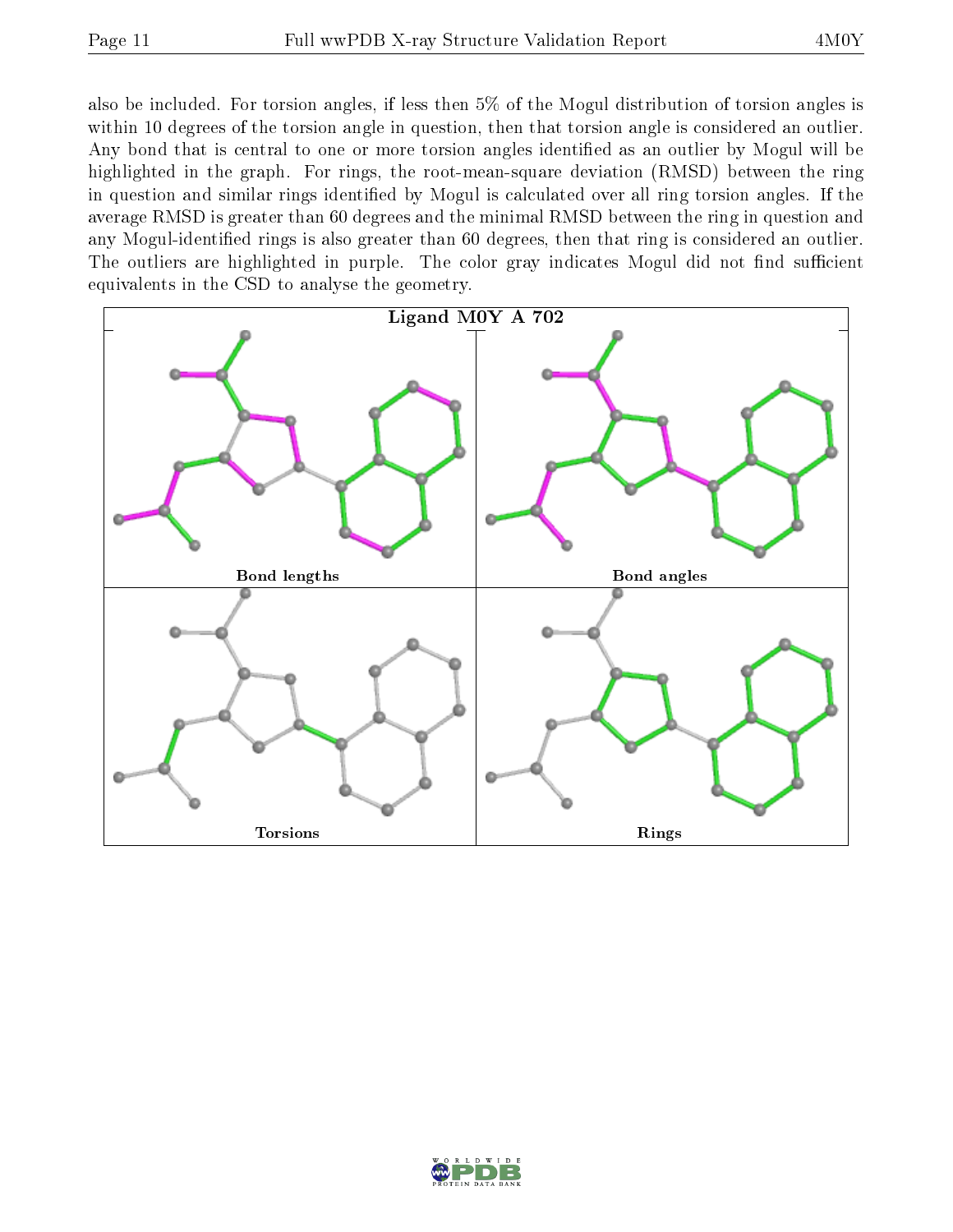

### 5.7 [O](https://www.wwpdb.org/validation/2017/XrayValidationReportHelp#nonstandard_residues_and_ligands)ther polymers (i)

There are no such residues in this entry.

### 5.8 Polymer linkage issues (i)

There are no chain breaks in this entry.

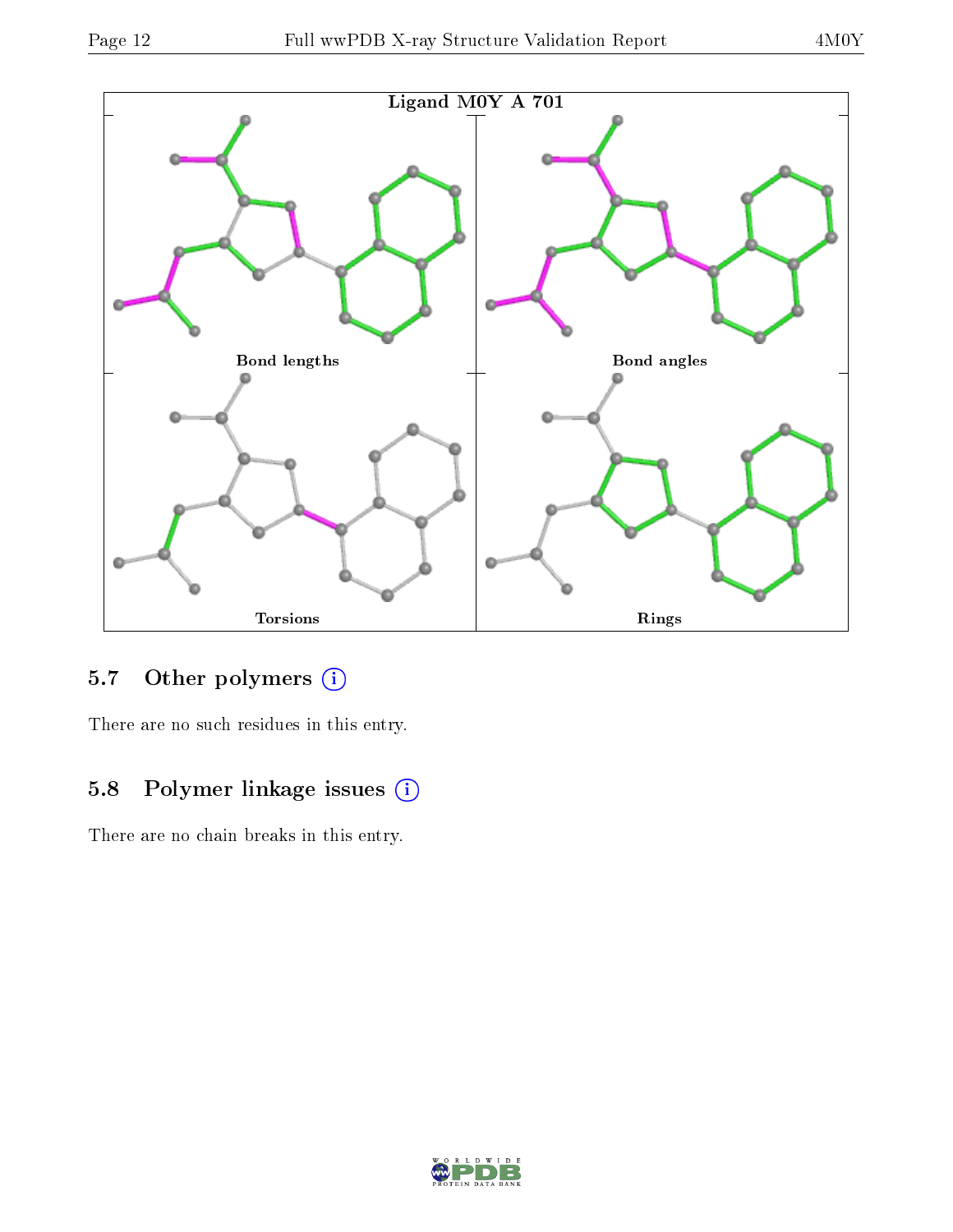## 6 Fit of model and data  $\left( \cdot \right)$

### 6.1 Protein, DNA and RNA chains (i)

In the following table, the column labelled  $#RSRZ>2'$  contains the number (and percentage) of RSRZ outliers, followed by percent RSRZ outliers for the chain as percentile scores relative to all X-ray entries and entries of similar resolution. The OWAB column contains the minimum, median,  $95<sup>th</sup>$  percentile and maximum values of the occupancy-weighted average B-factor per residue. The column labelled  $Q< 0.9$  lists the number of (and percentage) of residues with an average occupancy less than 0.9.

| $\mid$ Mol $\mid$ Chain | Analysed                    | $ \langle \mathrm{RSRZ}\rangle $ | $\#\text{RSRZ}\text{>2}$               | $\mid$ OWAB(Å <sup>2</sup> ) $\mid$ Q<0.9 $\mid$ |  |
|-------------------------|-----------------------------|----------------------------------|----------------------------------------|--------------------------------------------------|--|
|                         | $\mid$ 263/269 (97%) $\mid$ | 0.17                             | $10(3\%)$ $40\quad 45$   9, 20, 39, 70 |                                                  |  |

All (10) RSRZ outliers are listed below:

| Mol          | Chain | Res | <b>Type</b> | <b>RSRZ</b> |  |
|--------------|-------|-----|-------------|-------------|--|
| 1            | А     | 373 | GLN         | 5.3         |  |
| $\mathbf{1}$ | A     | 372 | GLY         | 4.0         |  |
| 1            | A     | 356 | TRP         | 3.8         |  |
| 1            | A     | 493 | <b>ASN</b>  | 2.8         |  |
| 1            | А     | 369 | ILE         | 2.5         |  |
| 1            | A     | 518 | THR         | 2.3         |  |
| 1            | A     | 386 | <b>ASP</b>  | 2.2         |  |
| 1            | A     | 492 | GLU         | 2.2         |  |
| 1            | А     | 371 | SER.        | 2.1         |  |
| 1            |       | 374 | PHE         | 2.1         |  |

### 6.2 Non-standard residues in protein, DNA, RNA chains (i)

There are no non-standard protein/DNA/RNA residues in this entry.

### 6.3 Carbohydrates (i)

There are no carbohydrates in this entry.

### 6.4 Ligands  $(i)$

In the following table, the Atoms column lists the number of modelled atoms in the group and the number defined in the chemical component dictionary. The B-factors column lists the minimum, median,  $95<sup>th</sup>$  percentile and maximum values of B factors of atoms in the group. The column labelled  $Q< 0.9$ ' lists the number of atoms with occupancy less than 0.9.

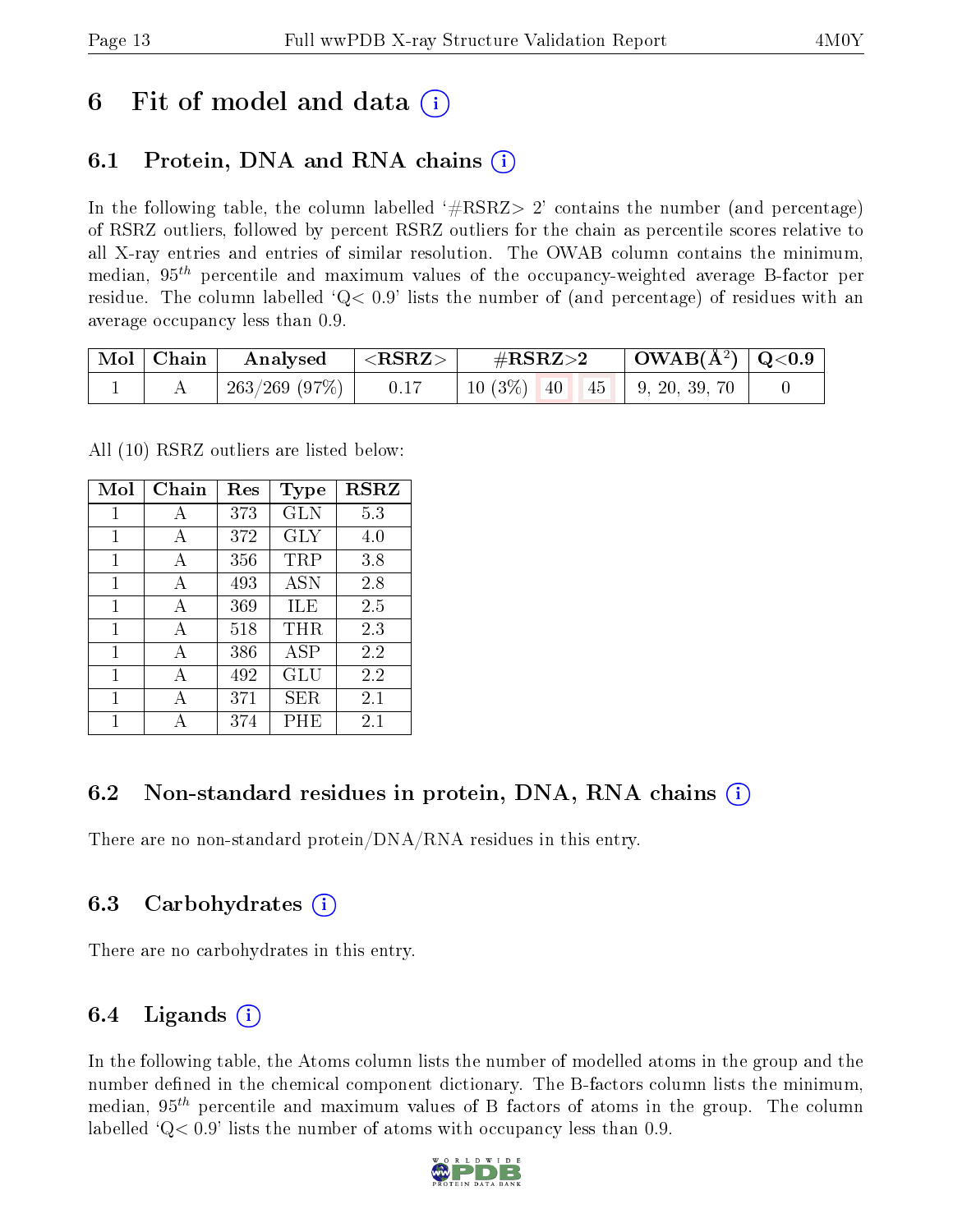|               |     |       |      |      | Mol   Type   Chain   Res   Atoms   RSCC   RSR   B-factors $(A^2)$   Q<0.9 |  |
|---------------|-----|-------|------|------|---------------------------------------------------------------------------|--|
| M0Y           | 701 | 22/22 | 0.88 | 0.18 | 17.26.33.34                                                               |  |
| $_{\rm{M0Y}}$ | 702 | 22/22 | 0.95 | 0.09 | 11.14.20.22                                                               |  |

The following is a graphical depiction of the model fit to experimental electron density of all instances of the Ligand of Interest. In addition, ligands with molecular weight  $> 250$  and outliers as shown on the geometry validation Tables will also be included. Each fit is shown from different orientation to approximate a three-dimensional view.